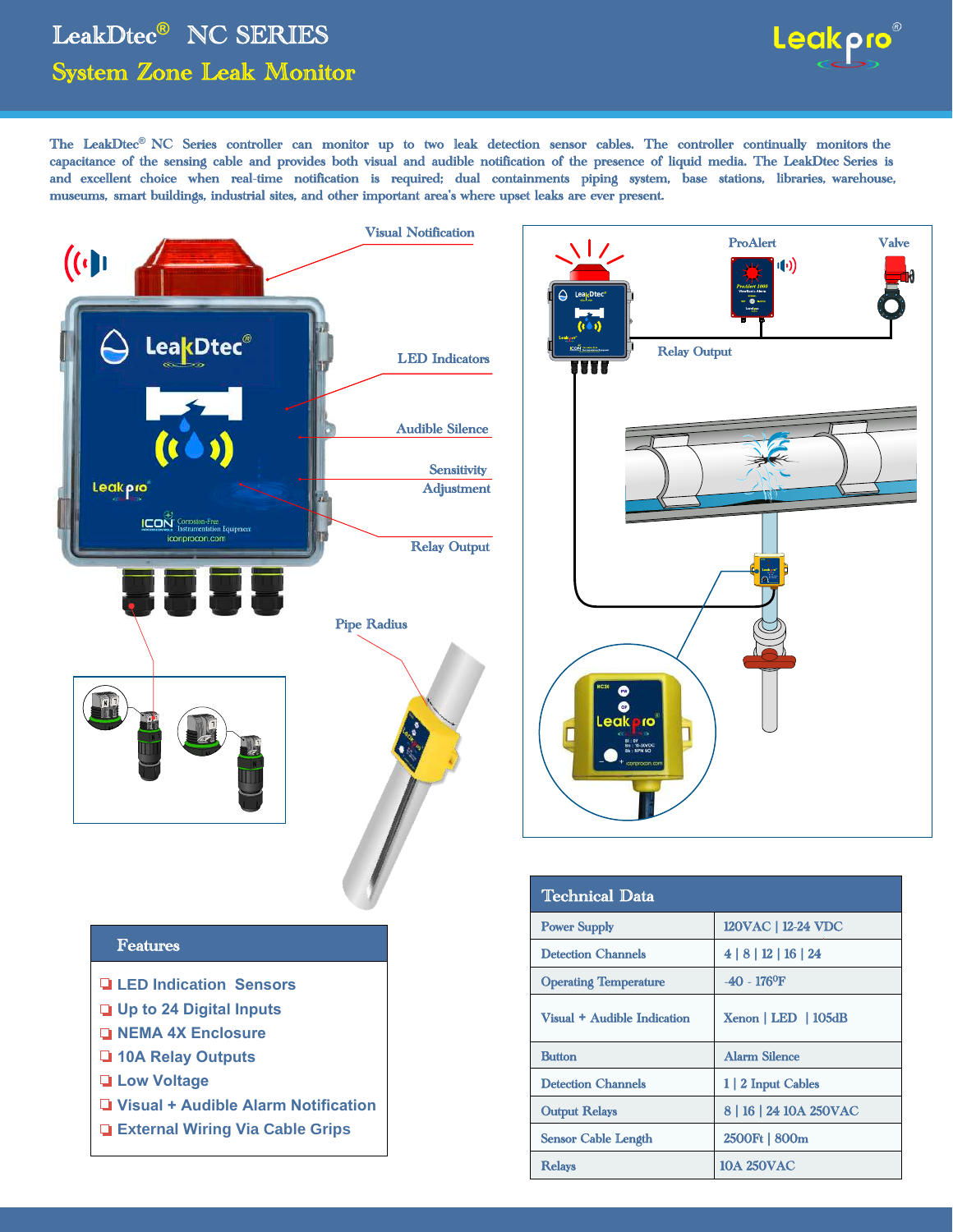## LeakDtec® NC SERIES **System Zone Leak Monitor**